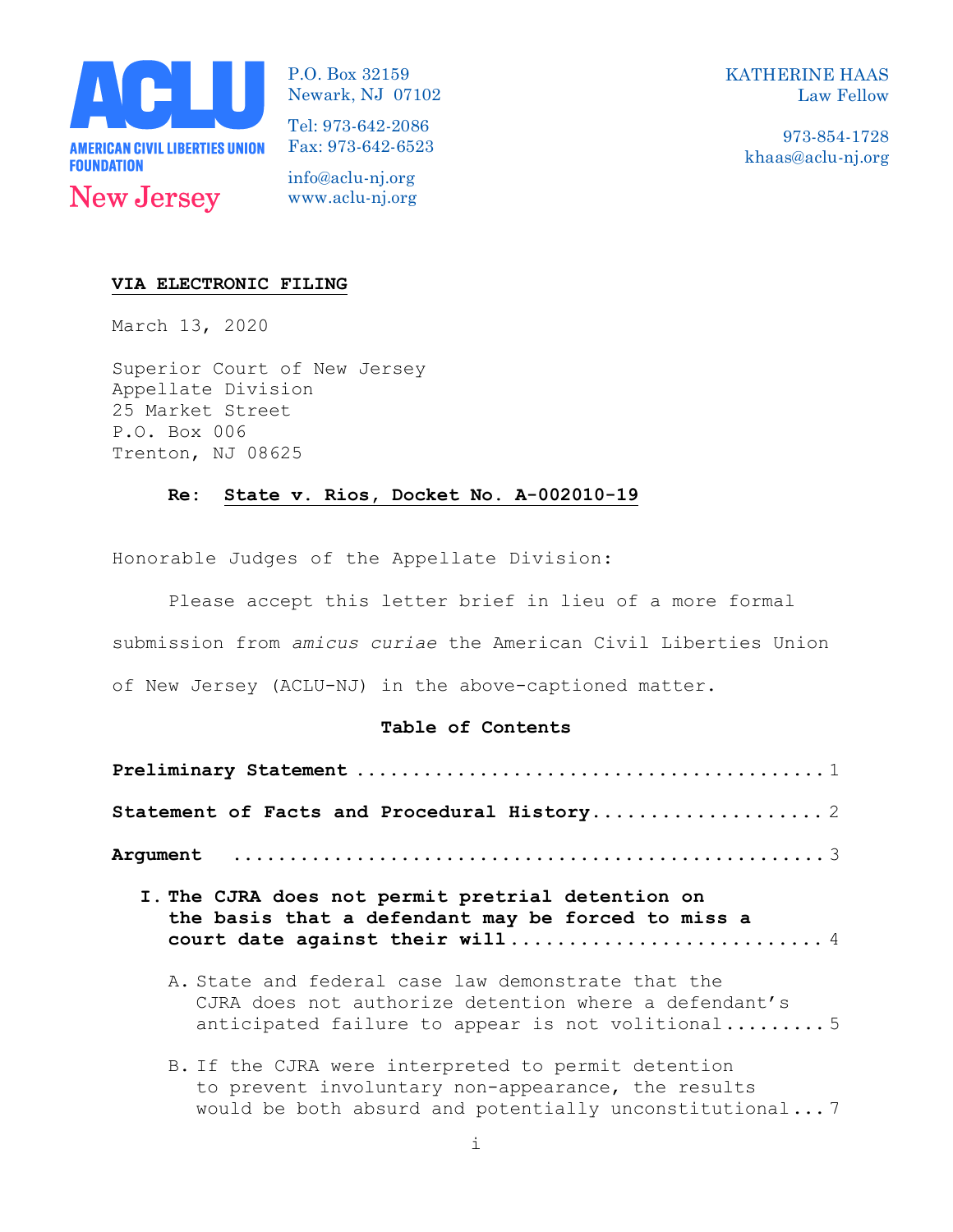| II. Even if the CJRA did permit pretrial detention on the<br>basis of involuntary removal, it could only do so where                                                                             |
|--------------------------------------------------------------------------------------------------------------------------------------------------------------------------------------------------|
| A. The CJRA would not be workable if removal that was                                                                                                                                            |
| B. Permitting consideration of merely possible removal<br>would run contrary to the underlying purpose of<br>the CJRA $\dots\dots\dots\dots\dots\dots\dots\dots\dots\dots\dots\dots\dots\dots15$ |
| III. Detaining a defendant solely on the basis of<br>immigration status is an abuse of discretion that<br>raises serious constitutional concerns16                                               |
| A. Immigration status is irrelevant and inappropriate to<br>consider during a pretrial detention hearing17                                                                                       |
| B. Permitting pretrial detention based solely on<br>immigration status raises serious constitutional                                                                                             |
|                                                                                                                                                                                                  |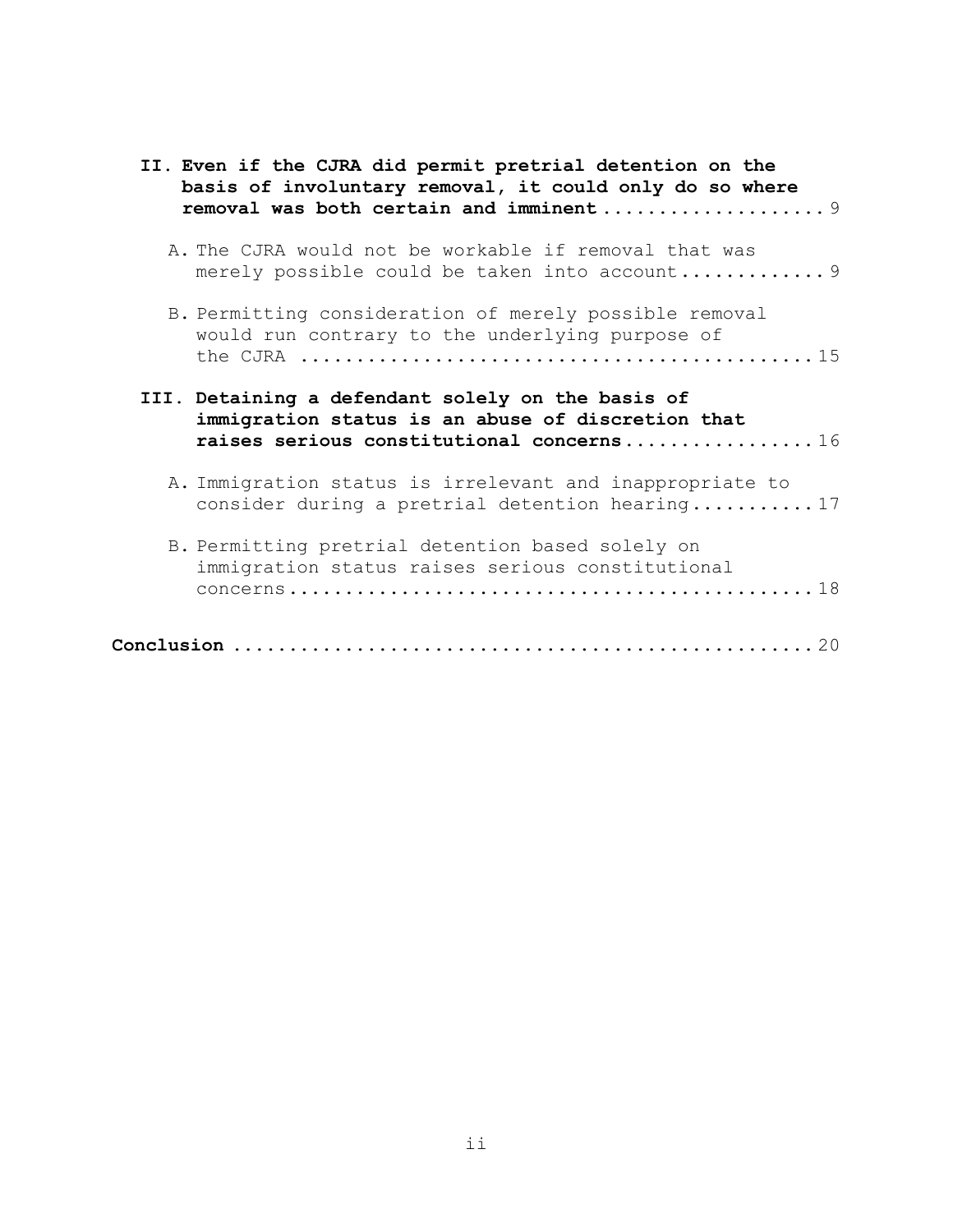#### **Preliminary Statement**

This case raises the important question of whether the Criminal Justice Reform Act (CJRA) permits the government to detain individuals pretrial solely on the basis of their immigration status. Relevant case law, legislative intent, and constitutional limitations all make clear that the answer is an emphatic no.

There is no reasonable interpretation of the CJRA that would permit judges to make pretrial detention decisions on the basis of pure speculation regarding circumstances that are entirely outside of a defendant's control. Nonetheless, that is exactly what happened when the court decided to detain Mr. Rios based on the potential that immigration authorities might choose to remove him.

Our nation's immigration legal system is complex, ever changing, and subject to multiple levels of discretionary authority. The supposed logic of detaining an undocumented person pretrial – that he will swiftly and inevitably be removed and therefore be unable to appear in court – is based neither in law nor in reality. Immigration authorities do not get involved in the case of every person without legal immigration status. Even when ICE does seek to remove someone, most immigrants go through a lengthy legal process before removal is even a possibility, and many are never removed at all.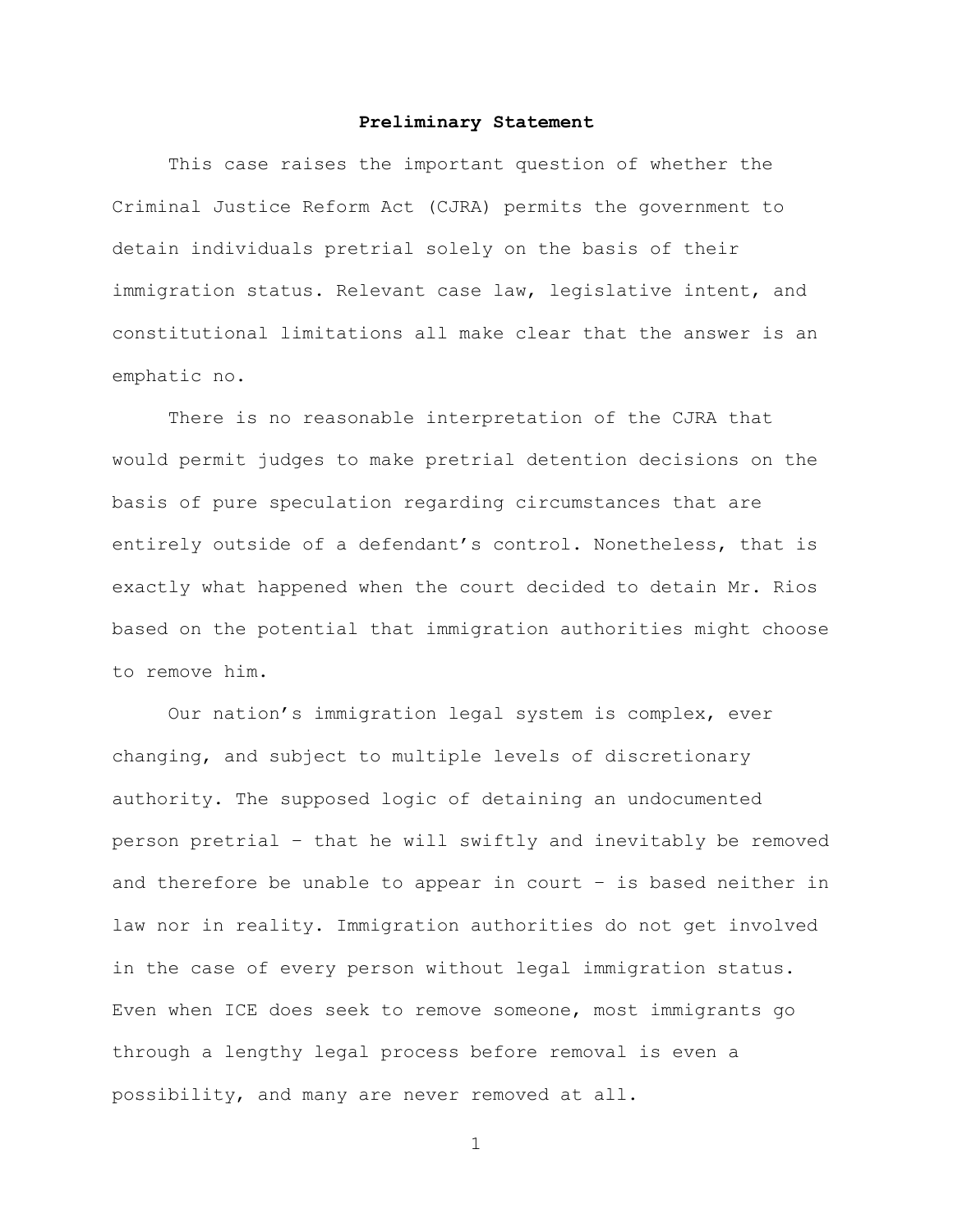Determining the likelihood of a defendant's removal and resulting non-appearance would thus involve a great deal of speculation. The CJRA cannot and does not ask trial judges to engage in this conjecture. Rather, it asks judges to assess whether defendants will make a volitional choice not to appear. Even if involuntary removal could be considered under the CJRA, only *certain and imminent* removal would be relevant. Any other rule would result in the above-mentioned improper speculation and raise serious constitutional questions.

Because Mr. Rios's detention was based solely on his immigration status, and therefore was an abuse of discretion that flowed from an incorrect interpretation of the CJRA, the trial court's decision to detain him should be reversed and he should receive a new detention hearing. Moreover, this Court should make clear that neither a defendant's immigration status nor their potential removal is a proper basis for pretrial detention under the CJRA.

## **Statement of Facts and Procedural History**

For the purpose of this brief, *amicus* American Civil Liberties Union of New Jersey (ACLU-NJ) accepts the statement of facts and procedural history found in Defendant-Appellant's brief dated March 11, 2020.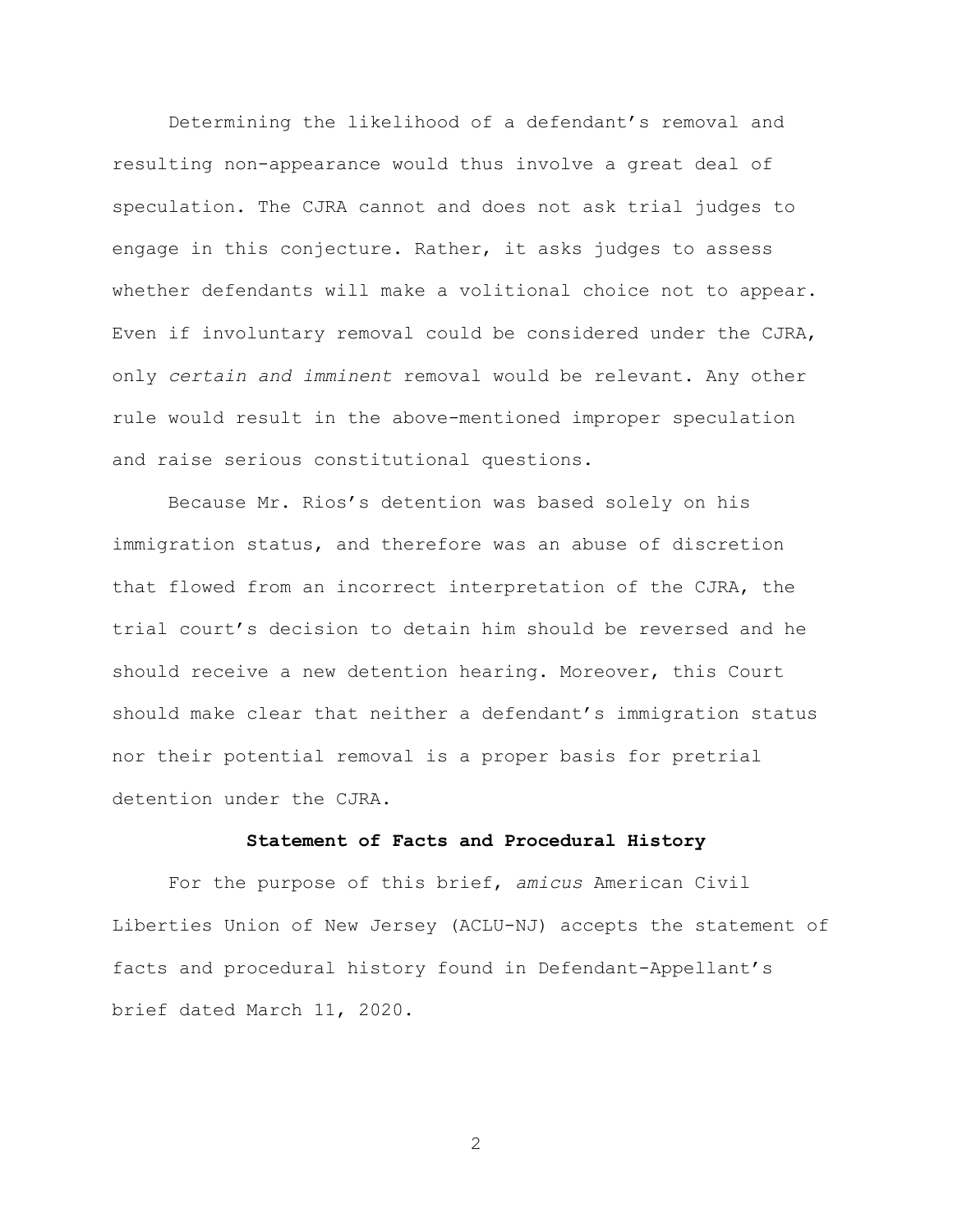#### **Argument**

In general, when a defendant challenges a pretrial detention decision under the CJRA, "the proper standard of appellate review is whether the trial court abused its discretion by relying on an impermissible basis, by relying upon irrelevant or inappropriate factors, by failing to consider all relevant factors, or by making a clear error in judgment." *State v. S.N.*, 231 N.J. 497, 500 (2018). As explained in more detail below, it is clear that in this case the trial court abused its discretion by relying on Mr. Rios's immigration status and potential involuntary removal, irrelevant factors that the CJRA does not permit the court to consider.

Moreover, it is unclear whether the trial court is even entitled to that deferential standard of review. When a trial court "renders a decision based upon a misconception of the law, that decision is not entitled to any particular deference." *Id*. at 515. Similarly, "a reviewing court generally will give no deference to a trial court decision that fails to provide factual underpinnings and legal bases supporting its exercise of judicial discretion." *Id*. (internal quotation marks and alterations omitted). Here, the trial court did not explain what facts led it to believe Mr. Rios would be removed, and misconceived the law by assuming that immigration status and involuntary removal could be the basis for Mr. Rios's detention.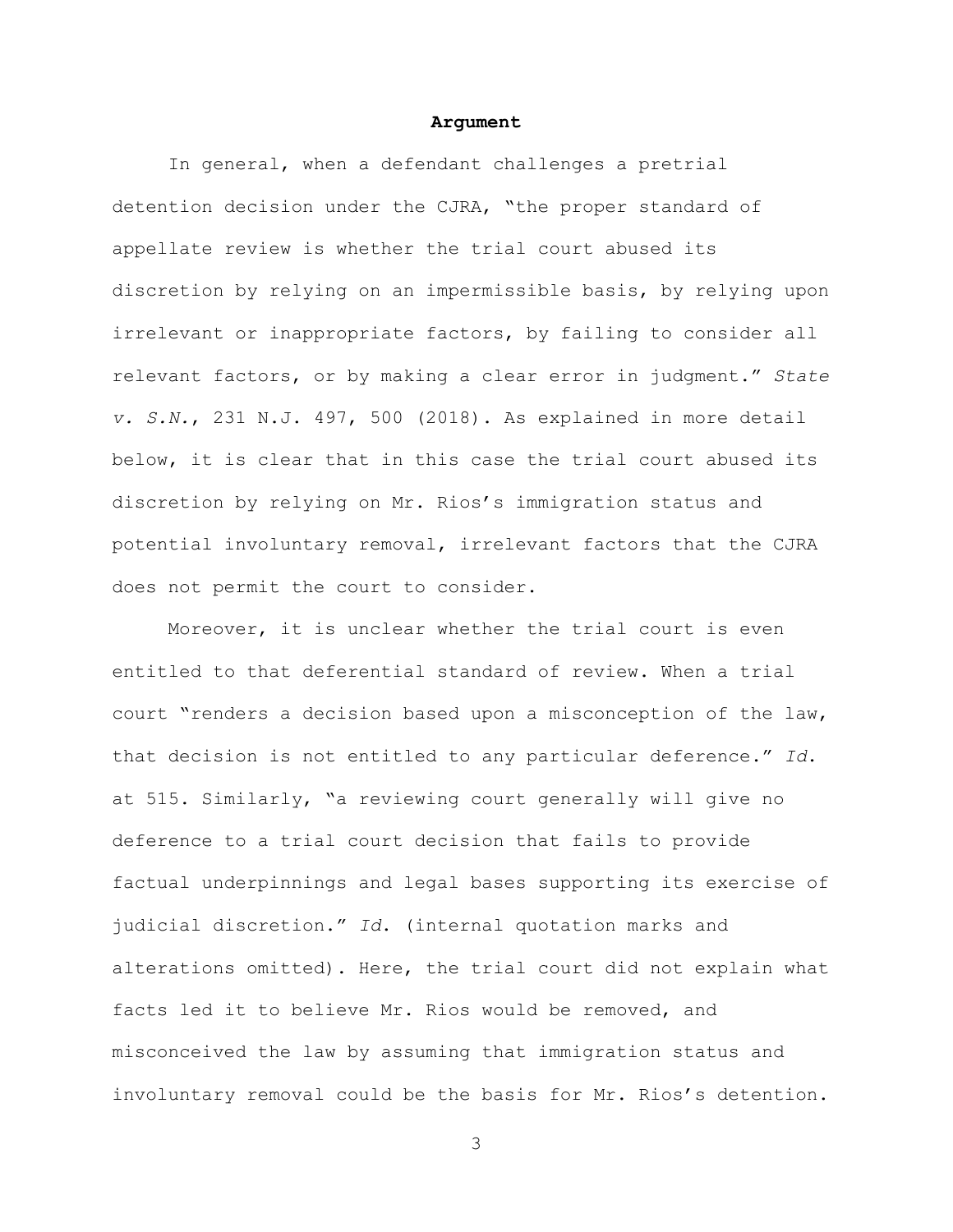Regardless of the standard of review, the correct outcome of this appeal is clear. The trial court both misapprehended the law and abused its discretion by detaining Mr. Rios solely based on his immigration status and potential involuntary removal.

# **I. The CJRA does not permit pretrial detention on the basis that a defendant may be forced to miss a court date against their will.**

The CJRA allows for pretrial detention of defendants like Mr. Rios where the government has shown by clear and convincing evidence that "no amount of monetary bail, non-monetary conditions of pretrial release" or combination of the two "would reasonably assure the eligible defendant's appearance in court when required[.]" N.J.S.A. 2A:162-18(a)(1).<sup>1</sup> The best interpretation of this language is that the government must show that no combination of bail and conditions will prevent the defendant from volitionally *choosing* not to appear in court. This interpretation is strongly supported by both federal and state case law. Moreover, the contrary interpretation – that even if a defendant's potential non-appearance would be entirely

 $1$  Pretrial detention is also permitted where no combination of monetary bail and conditions would reasonably assure "the protection of the safety of any other person or the community, and that the eligible defendant will not obstruct or attempt to obstruct the criminal justice process." N.J.S.A. 2A:162- 18(a)(1). Because Mr. Rios's case primarily concerns the trial court's belief that he would not appear, *amicus* does not address those alternate bases for pretrial detention in this brief.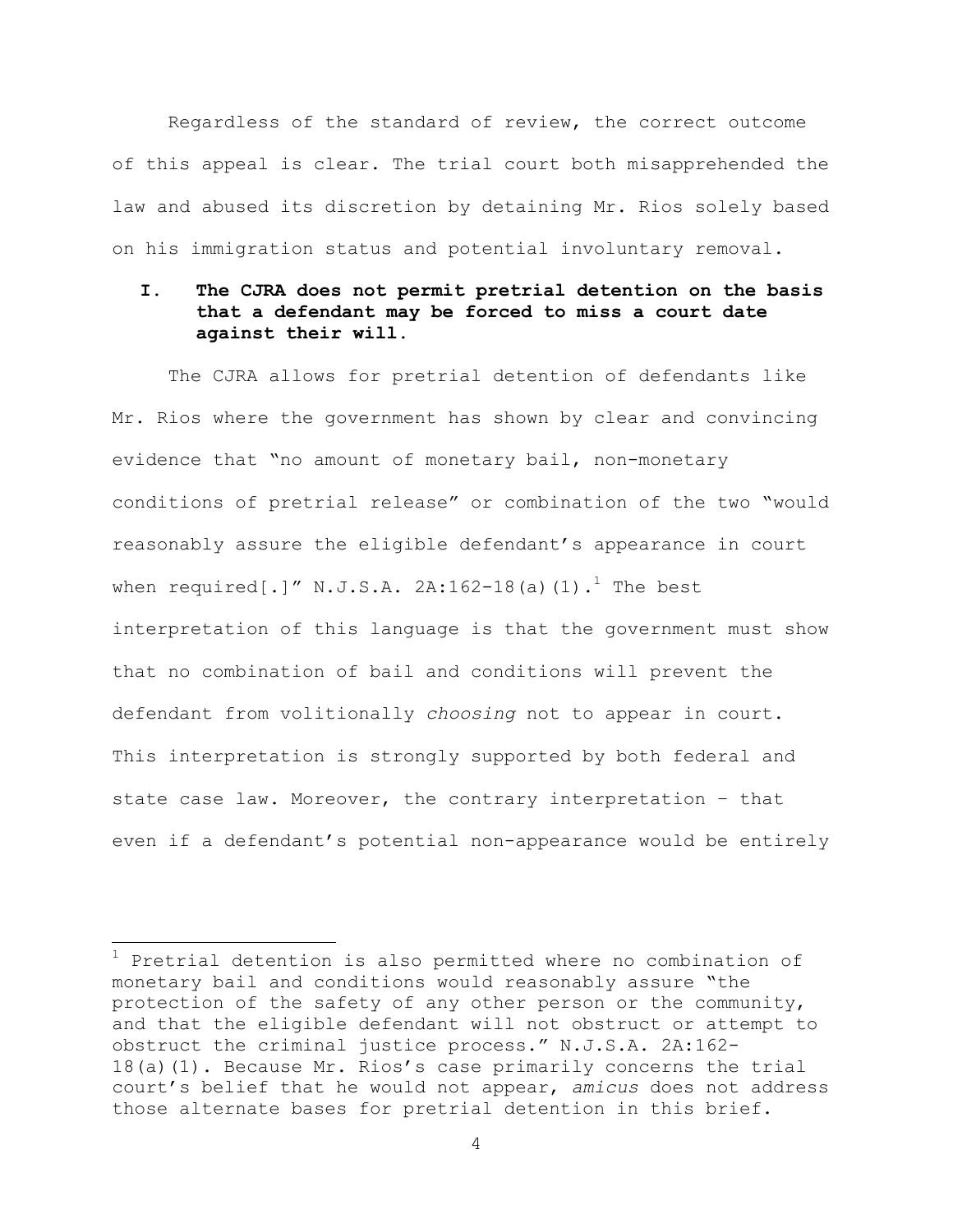involuntary, the government may preventively detain him – would lead to absurd and potentially unconstitutional results.

# **A. State and federal case law demonstrate that the CJRA does not authorize detention where a defendant's anticipated failure to appear is not volitional.**

The New Jersey Supreme Court has recognized that there is a close relationship between the CJRA and the federal Bail Reform Act (BRA). *State v. Robinson*, 229 N.J. 44, 56 (2017). Moreover, the portions of the statutes that are most relevant to Mr. Rios's case are nearly identical.<sup>2</sup> Thus, as this Court recognized in its *sua sponte* order of February 21, 2020, it is appropriate to consider the views of federal courts analyzing the BRA when evaluating the correct outcome in this case.

As Appellant-Defendant explained in his brief of March 11, 2020, federal courts have repeatedly decided that the BRA permits detention to prevent only *intentional* non-appearance. *See*, *e.g*., *United States v. Santos-Flores*, 794 F.3d 1088, 1091-2 (9th Cir. 2015); *United States v. Diaz-Hernandez*, 943 F.3d 1196, 1199 (9th Cir. 2019); *United States v. Villanueva-Martinez*, 707 F. Supp. 2d 855, 856-58 (N.D. Iowa 2010). As one court put it, the failure to appear that judges consider under the BRA "is

<u> 1989 - Johann Stein, markin film yn y breninn y breninn y breninn y breninn y breninn y breninn y breninn y b</u>

 $2$ Where the CJRA permits detention only if no combination of bail and conditions "would reasonably assure the eligible defendant's appearance in court when required,"  $N.J.S.A. 2A:162-18(a)(1)$ , the federal BRA permits detention only if a "judicial officer finds that no condition or combination of conditions will reasonably assure the appearance of the person as required[]." 18 U.S.C. 3142(e).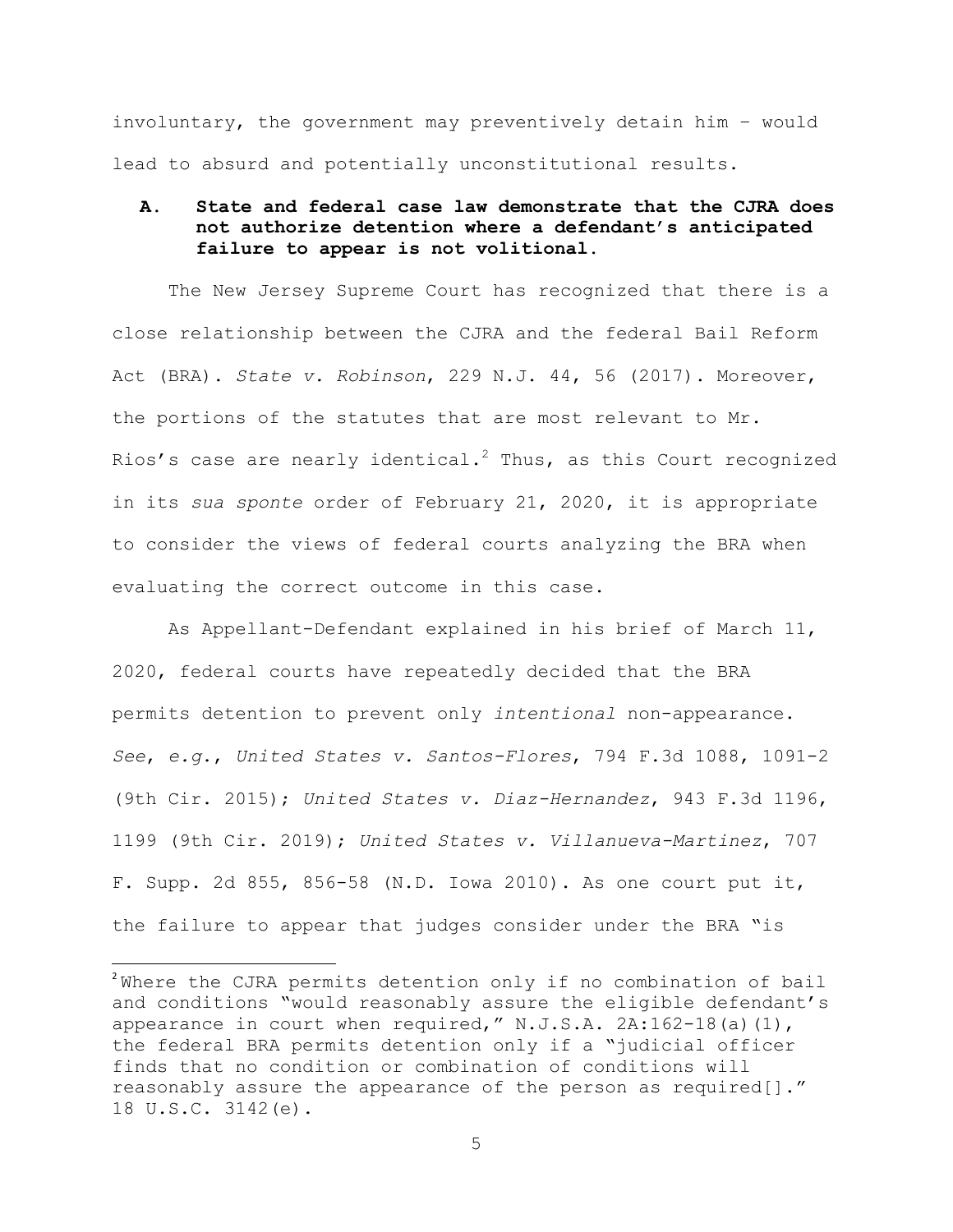limited to the risk that the defendant may flee or abscond, that is, that he would fail to appear by virtue of his own volition, actions and will." *United States v. Montoya-Vasquez*, 2009 U.S. Dist. LEXIS 2148, at \*13-\*14 (D. Neb. Jan. 13, 2009). Forced non-appearance as a result of removal is an entirely different matter, and not one that should be taken into account when making decisions regarding pretrial detention. *See id*. This Court should not depart from that well-reasoned conclusion.

Although the New Jersey Supreme Court has not explicitly considered this question, the language it uses to discuss the CJRA suggests it would agree that the CJRA permits detention to prevent only *volitional* non-appearance. For instance, when describing the CJRA's basic structure the Court explained that the law "allows for pretrial detention of defendants who present . . . a serious risk of danger, *flight*, or obstruction[.]" *Robinson*, 229 N.J. at 54 (emphasis added). Similarly, in *State v. Mercedes*, the Court stated that "whether detention is warranted" under the CJRA is a question of "whether any combination of conditions will reasonably protect against the risk of *flight*, danger, or obstruction." 233 N.J. 152, 163 (2018) (emphasis added). In *State v. Ingram*, the Court once again referred to defendants who may be detained under the CJRA as those who "pose a serious risk of danger, *flight*, or obstruction." 230 N.J. 190, 194 (2017) (emphasis added).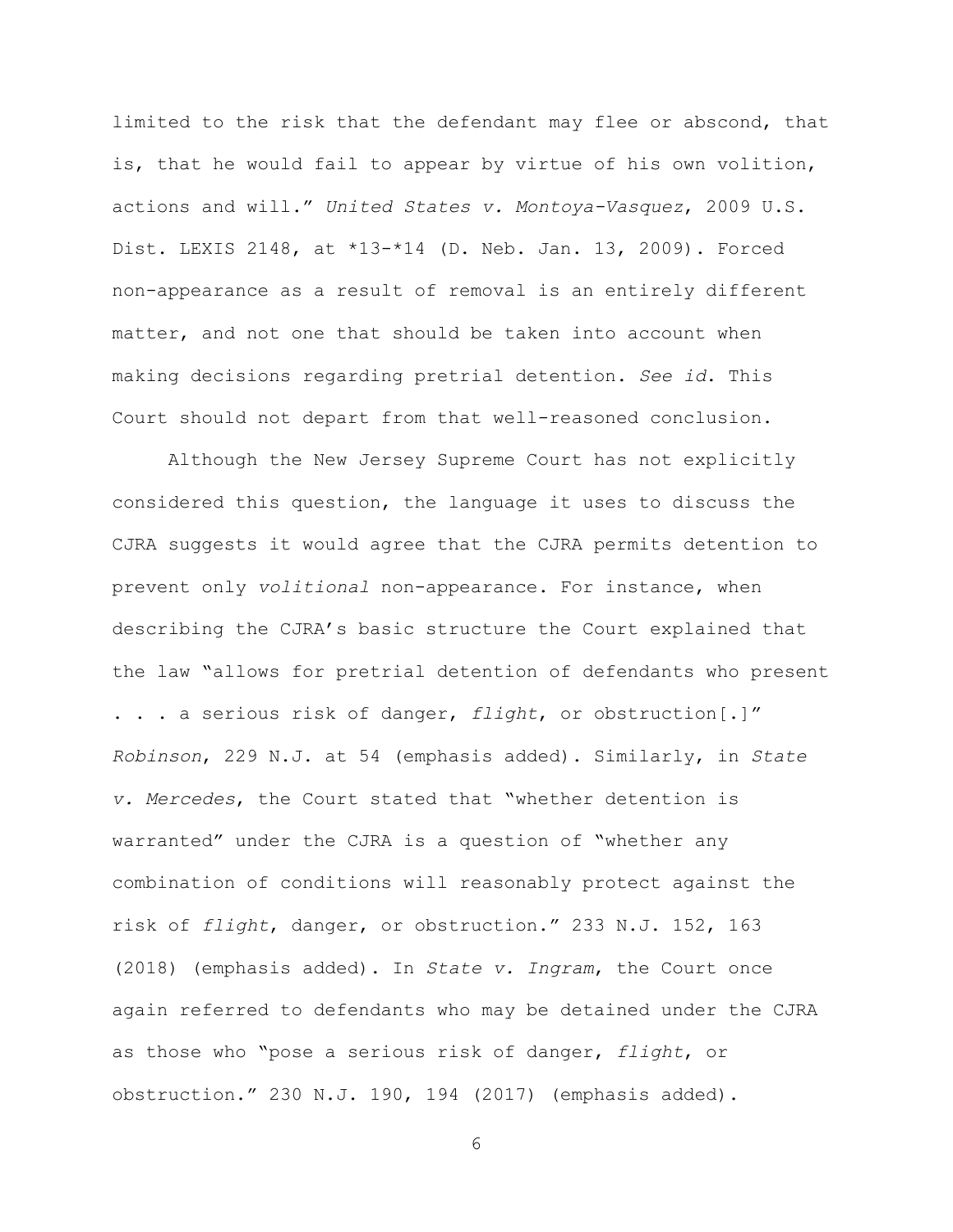Thus, the Supreme Court has consistently referred to the CJRA's concern with non-appearance as being a concern with "flight" in particular. The word "flight" clearly suggests volitional action, not involuntary removal. *See*, *e.g.*, *United States v. Alejo*, 2018 U.S. Dist. LEXIS 130696, at \*9-\*10 (W.D. Va. Aug. 3, 2018)(explaining that "a person who 'will flee' or poses a serious 'flight risk'" is one who "will intentionally make himself or herself unavailable.").

The Supreme Court's choice of language when describing the CJRA suggests that it understands the risk of non-appearance contemplated under the CJRA to be a risk of voluntary flight. This, combined with the federal case law cited here and in the brief of Defendant-Appellant, demonstrates that the CJRA should not be interpreted to permit detention based on the possibility that the federal government will force a defendant like Mr. Rios not to appear by removing him.

# **B. If the CJRA were interpreted to permit detention to prevent involuntary non-appearance, the results would be both absurd and potentially unconstitutional.**

The question of whether the CJRA permits a trial court to detain a defendant on the basis that third-party actors may force the defendant not to appear is one of statutory interpretation. It is well established that courts should reject interpretations of statutes that lead to absurd results. *See*, *e.g.*, *State v. Provenzano,* 34 N.J. 318, 322 (1961).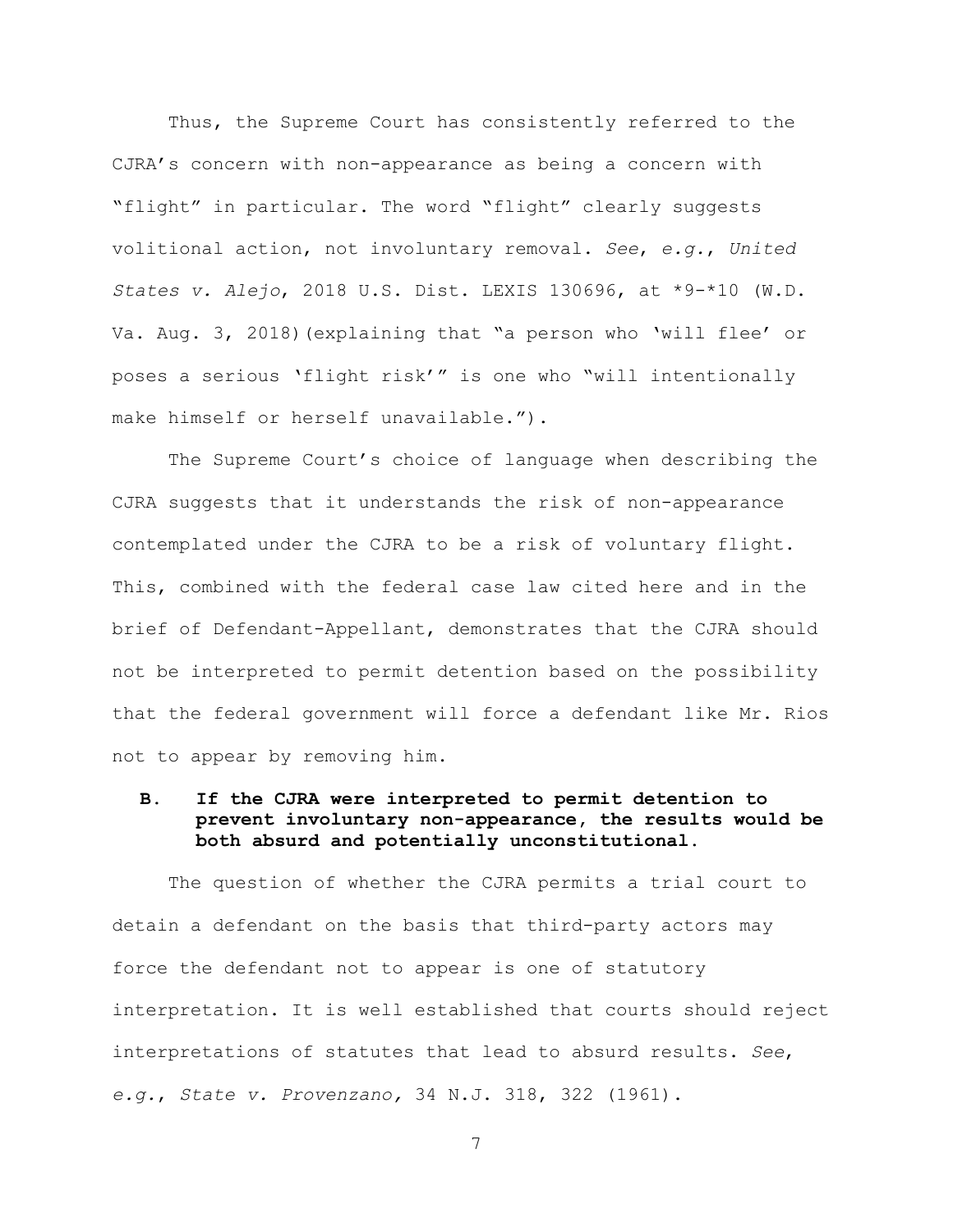As Defendant-Appellant's brief noted, allowing detention on the basis that a defendant may be forced not to appear could lead down troubling roads. For instance, by that logic, courts could detain defendants who live in dangerous neighborhoods, or those whose race or gender suggest they are statistically more likely to be prevented from coming to court due to violence. *Amicus* agrees with Defendant-Appellant that this Court should not open the door to these possibilities.

Moreover, the use of pretrial detention must be carefully restricted by due process protections. *See United States v. Salerno*, 481 U.S. 739, 755 (1987) ("In our society liberty is the norm, and detention prior to trial or without trial is the carefully limited exception."). An interpretation of the CJRA that allows detention to prevent involuntary non-appearance would be quite broad, and could raise questions regarding whether detention under the statute is sufficiently exceptional to pass constitutional muster. This Court should interpret the statute as focusing only on volitional failures to appear in order to avoid raising these constitutional issues. *See State v. Johnson*, 166 N.J. 523, 540 (2001)(describing the doctrine of constitutional avoidance).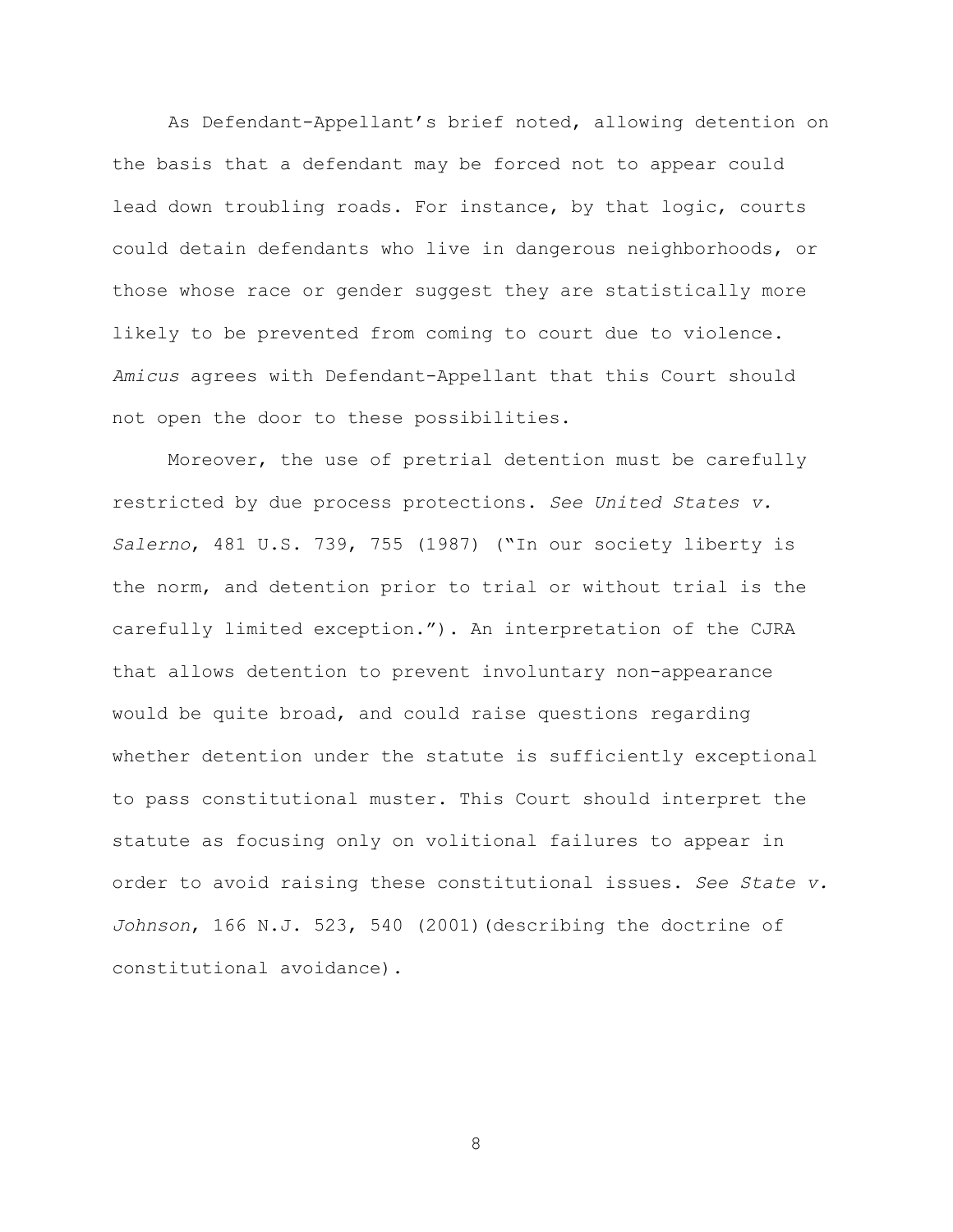# **II. Even if the CJRA did permit pretrial detention on the basis of involuntary removal, it could only do so where removal was both certain and imminent.**

Even if this Court does not agree that the best interpretation of the CJRA considers only volitional failures to appear, it is still clear that the trial court erred in this case. This is because even if it were permissible to detain a defendant to prevent his removal from the United States, thus assuring his appearance at trial, the only way such a detention scheme would be workable is if it were limited to instances where the defendant's removal was both certain and imminent.

This is so for two primary reasons. First, if removal-based pretrial detention were not limited to instances of certain and imminent removal, trial courts would be required to take on the impossible task of pre-evaluating the likely outcomes of complex and discretionary immigration proceedings. Second, permitting detention where removal is not certain and imminent would disincentivize the State from using the many options at its disposal to prevent the removal of defendants with pending trials, thus resulting in an overuse of detention that is contrary to the purpose of the CJRA.

## **A. The CJRA would not be workable if removal that was merely possible could be taken into account.**

Under the CJRA, trial courts have only a matter of days between when a prosecutor files a motion for pretrial detention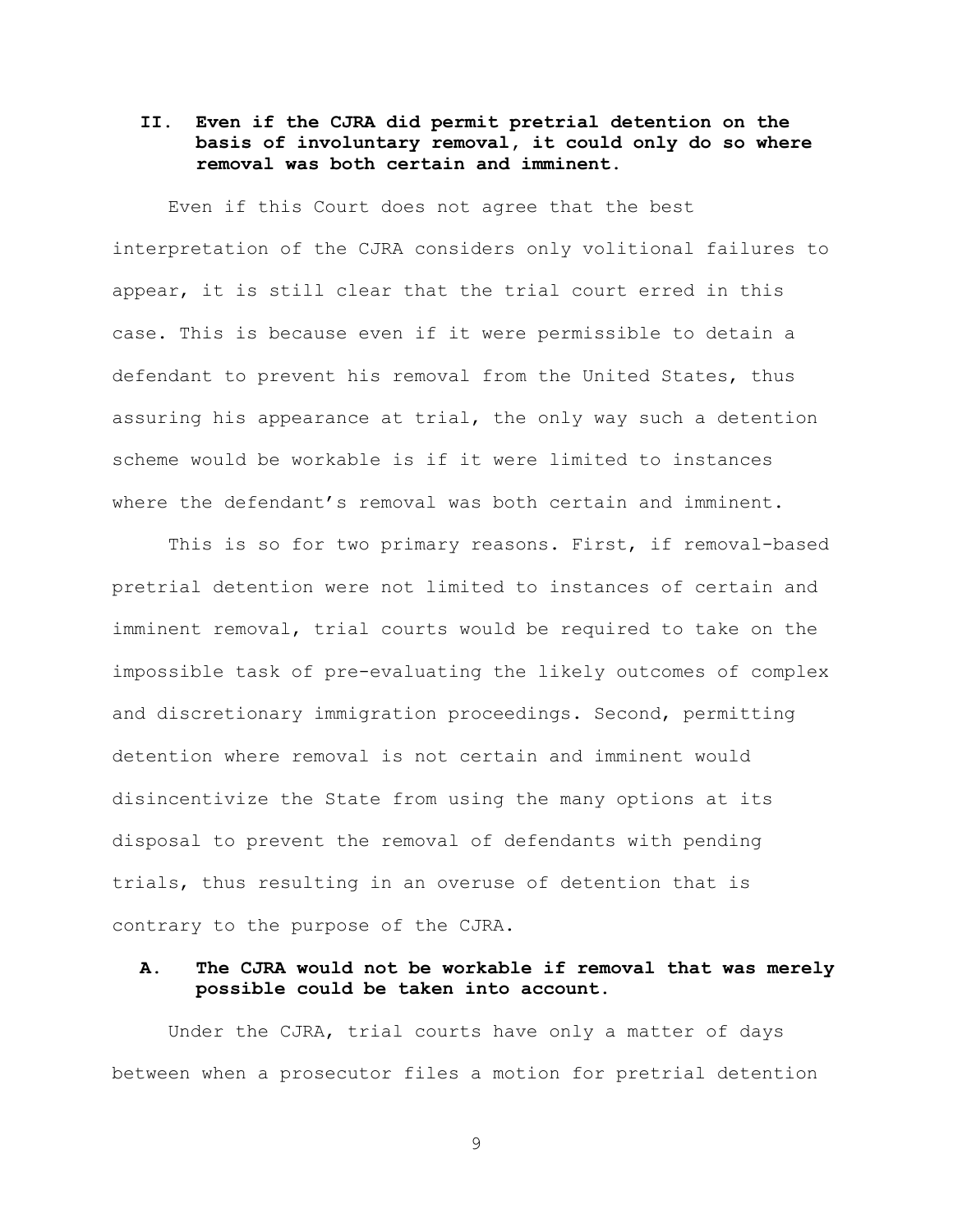and when that motion must be decided. *See* N.J.S.A. 2A:162- 19(d)(1). The CJRA also requires that a trial court ordering pre-trial detention must set forth facts that show, by clear and convincing evidence, that no combination of bail and conditions would reasonably assure appearance. *See* N.J.S.A. 2A:162- 19(e)(3); N.J.S.A. 2A:162-21(a). The system the CJRA envisions thus relies heavily on the fact that New Jersey's trial courts are highly competent at making decisions regarding pretrial detention and release efficiently and accurately.

If potential (as opposed to certain and imminent) removal were taken into account when considering possible non-appearance by a defendant, state trial courts would no longer be equipped to find the facts and make the decisions needed to implement the CJRA. This is because state trial courts cannot effectively evaluate the likelihood that an immigrant defendant will be removed from the United States before trial, and thus cannot effectively determine if detention is necessary to prevent that outcome.

As Defendant-Appellant explained thoroughly in his brief, the fact that a defendant lacks legal immigration status is by no means a guarantee that he will be removed from the United States. Rather, such a defendant must first come to the attention of immigration authorities, who must then choose to initiate a removal process, which typically involves legal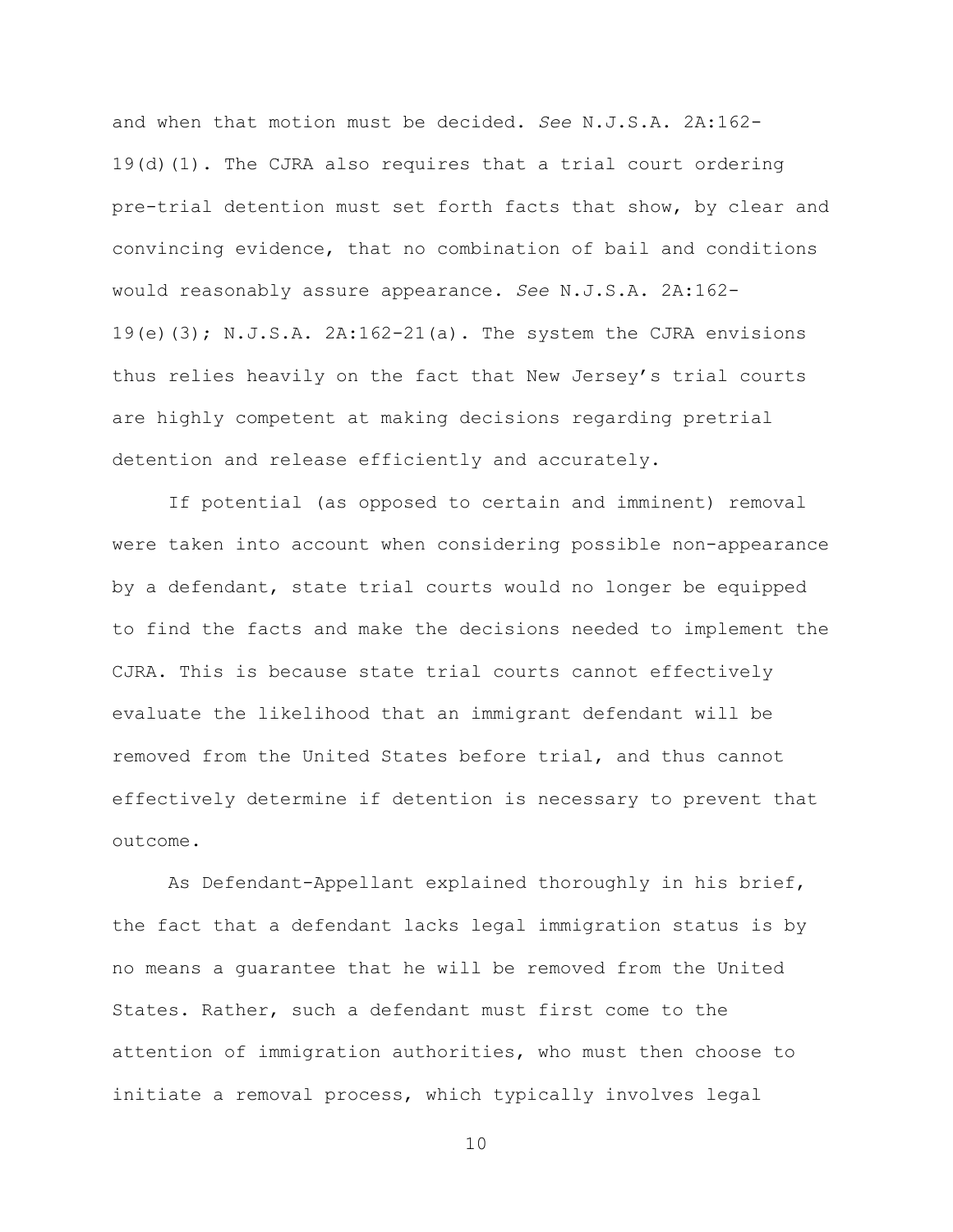proceedings before immigration courts. Before such courts, immigrants have the opportunity to assert claims for relief from removal that may permit them to remain in the United States such as asylum, T-Visas for victims or witnesses of human trafficking, cancellation of removal, and protection under the Convention Against Torture. *See*, *e.g.*, Washington State, *Immigration Resource Guide for Judges* (July 2013), at 1-32 – 1-  $37.3$  Both the immigrant and the government have the ability to appeal the outcome of initial hearings on these questions, meaning that proceedings can take months or even years to resolve. *See* Katie Benner & Charlie Savage, *Due Process for Undocumented Immigrants, Explained*, New York Times (June 25, 2018), https://nyti.ms/2lBJDei. And regardless of the outcome of these legal proceedings, there also exists the separate possibility of discretionary relief from immigration authorities.

Due to the existence and nature of these complex processes, determining the likelihood of a defendant's removal would often require evaluating the merits of a potential immigration case. This might involve assessing the strength of a claim for asylum or similar legal relief based on danger an immigrant would face in their country of origin. Such claims typically involve

 <sup>3</sup> *Available at*

http://www.courts.wa.gov/content/manuals/Immigration/Immigration ResourceGuide.pdf.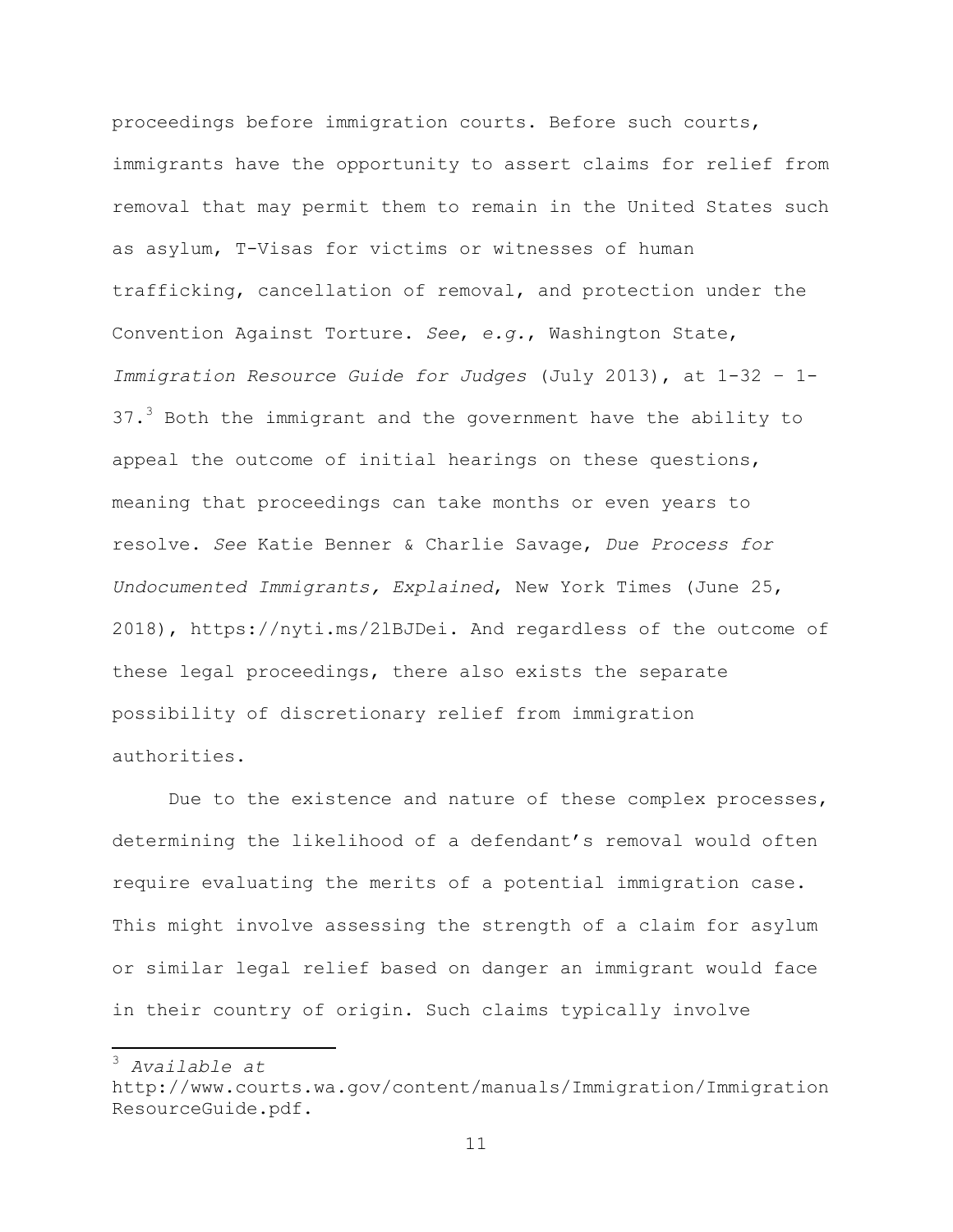extensive evidence regarding the conditions in that country, which cannot reasonably be produced or evaluated in the timeframe the CJRA requires. *See*, *e.g.*, Nat'l Immigrant Justice Center, *Basic Procedural Manual for Asylum Representation Affirmatively and in Removal Proceedings* (Oct. 2017), at 28.4 Even claims for relief which do not depend on this kind of evidence are governed by complex statutes, regulations, and bodies of administrative case law with which New Jersey trial courts and defense attorneys cannot be expected to effectively familiarize themselves in just a few days. *See*, *e.g.*, Immigrant Legal Resource Center, *Non-LPR Cancellation of Removal: An Overview of Eligibility for Immigration Practitioners* (June  $2018$ ).<sup>5</sup>

Aside from the outcomes of immigration court hearings, there are also numerous discretionary decisions immigration authorities must make for removal to become a realistic possibility. For instance, even if immigration authorities suspect someone is undocumented, will they choose to initiate a removal case against them? If they do, and the immigrant prevails at an initial hearing, will the government continue to pursue the removal case on appeal? If the process eventually

<u> 1989 - Johann Stein, markin film yn y breninn y breninn y breninn y breninn y breninn y breninn y breninn y b</u>

<sup>4</sup> *Available at* https://www.unhcr.org/en-us/5aa6cfac4.pdf. <sup>5</sup>

*Available at*

https://www.ilrc.org/sites/default/files/resources/non\_lpr\_cance l\_remov-20180606.pdf.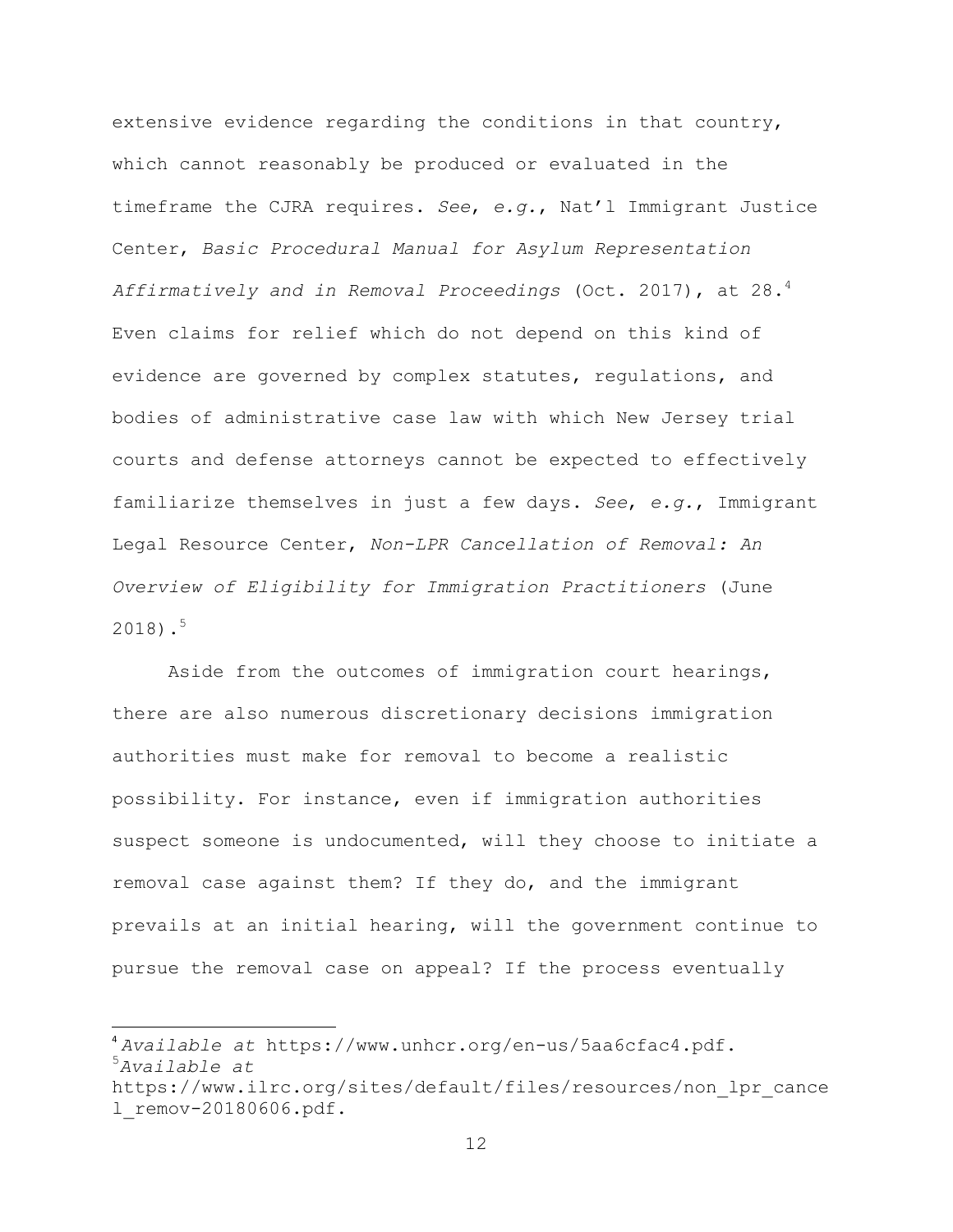reaches a stage at which physical removal could take place, will immigration authorities instead choose to grant discretionary relief, and permit the defendant to stay? $6$  Even if New Jersey's trial courts could somehow evaluate the strength of possible defenses to removal within the CJRA's required timeframe, they could not possibly be privy to the priorities and preferences of the individual federal officials who make these decisions.

<u> 1989 - Johann Stein, markin film yn y breninn y breninn y breninn y breninn y breninn y breninn y breninn y b</u>

https://www.nbcnews.com/news/asian-america/judge-grantschristian-indonesians-new-jersey-time-fight-deportation-n844841. <sup>6</sup> *Available at* https://www.unhcr.org/en-us/5aa6cfac4.pdf.

<sup>6</sup> Respectfully, *amicus* submits that the New Jersey Supreme Court misunderstood the import of certain immigration statutes when it suggested in *State v. Fajardo-Santos*, 199 N.J. 520, 527-8 (2008), that the federal government was strictly required to remove any immigrant for whom an immigration judge has entered an order of removal within 90 days of statutory triggers. Rather, the reality is that immigration authorities permit immigrants with final orders of removal to remain in the United States on a regular basis. As Appellant-Defendant pointed out in his brief, it is a well-documented fact that thousands of individuals with final orders of removal remain in the United States with ICE's knowledge, for a variety of reasons. In addition, since *Fajardo-Santos* was decided, the existence of such discretionary arrangements has been highlighted by several high-profile cases involving immigrants who received final orders of removal but were nonetheless permitted to remain in the United States for years. These include the cases of immigration activist Ravi Ragbir and several groups who feared persecution in their countries of origin, such as a community of Iraqis living in Detroit and a community of Indonesians living in New Jersey. *See, e.g., ICE Tried to Deport an Immigration Activist. That May Have Been Unconstitutional*, Editorial, New York Times (Apr. 27, 2019), https://nyti.ms/2PGPJsd; Ted Hesson & Nahal Toosi, *Iraqi Man Dies After Trump Administration Deports Him*, Politico (Aug. 7, 2019), https://www.politico.com/story/2019/08/07/iraqi-man-diesdeportation-trump-administration-1643512; Chris Fuchs, *Judge Grants Christian Indonesians in New Jersey Time to Fight Deportation*, NBC News (Feb. 5, 2018),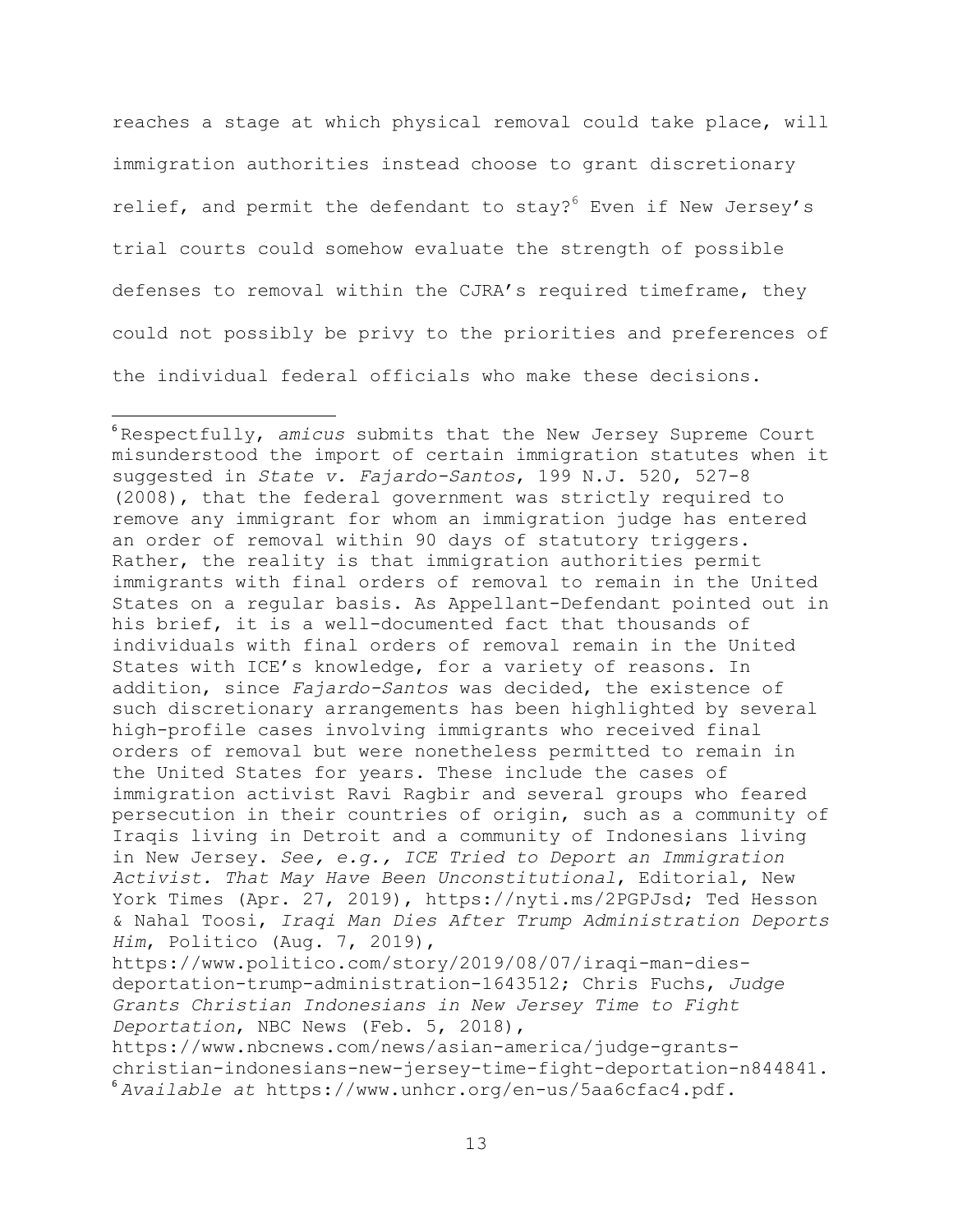Thus, a New Jersey trial court is not in a position to effectively evaluate the likelihood that someone will be removed where that removal is less than certain. Indeed, several federal courts have noted that trial courts making pretrial release decisions cannot consider merely possible removal without engaging in improper and unproductive speculation.

As one federal district judge explained, "I cannot address the risk of ICE removing the defendant from the United States without speculating about what the Immigration Judge may do." *United States v. Montoya-Vasquez*, 2009 U.S. Dist. LEXIS 2148, at \*11 (D. Neb. Jan. 13, 2009). The court declined to engage in that conjecture, noting that "speculation is not evidence, much less preponderating evidence." *Id*. Another district judge similarly explained that "[t]he risk of an order of removal is one over which this court has no control," and decided that the strength of the defendant's immigration case, and thus the likelihood of his removal, was "simply not for this court's review." *United States v. Jocol-Alfaro*, 840 F. Supp. 2d 1116, 1118 (N.D. Iowa 2011) (internal quotation marks omitted).

This court should follow the sound reasoning of these district courts, and recognize that speculation regarding potential immigration outcomes is neither effective nor permissible under the CJRA. For the reasons explained above, asking state trial courts to evaluate the likelihood that an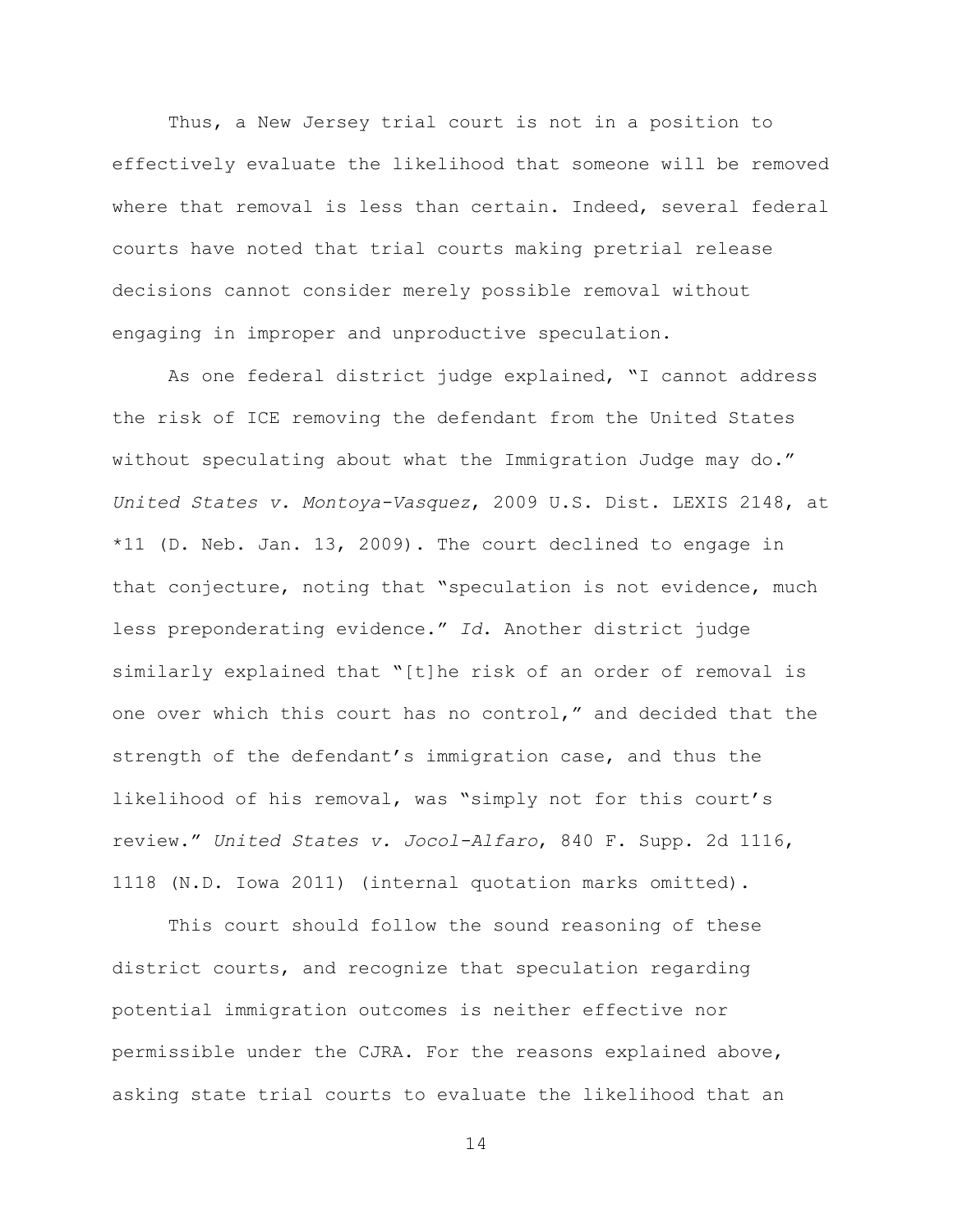immigrant will be removed would be asking them to engage in a fool's errand. That cannot be what the Legislature intended.

# **B. Permitting consideration of merely possible removal would run contrary to the underlying purpose of the CJRA.**

Where a statute is susceptible to more than one interpretation, courts "consider sources other than the literal words of the statute" in order to decide its meaning, and "above all . . . seek to effectuate the fundamental purpose for which the legislation was enacted." *Aponte-Correa v. Allstate Ins. Co.*, 162 N.J. 318, 323 (2000)(internal quotation marks omitted).

The Legislature has explained that the purpose of the CJRA is to "primarily rely[] upon pretrial release by non-monetary means to reasonably assure" that the defendant appears at trial, does not endanger the community, and does not obstruct justice. N.J.S.A. 2A:162-15; *see also S.N.*, 231 N.J. at 510. The Legislature further directed that the CJRA should be "liberally construed" to achieve that purpose. N.J.S.A. 2A:162-15. Interpreting the CJRA to permit the detention of immigrant defendants whose removal is a mere possibility, rather than an imminent certainty, runs contrary to the purpose of "primarily relying upon pretrial release."

This is because there are numerous steps the State can take to prevent removal from becoming certain and imminent. As Defendant-Appellant meticulously documented in his brief, these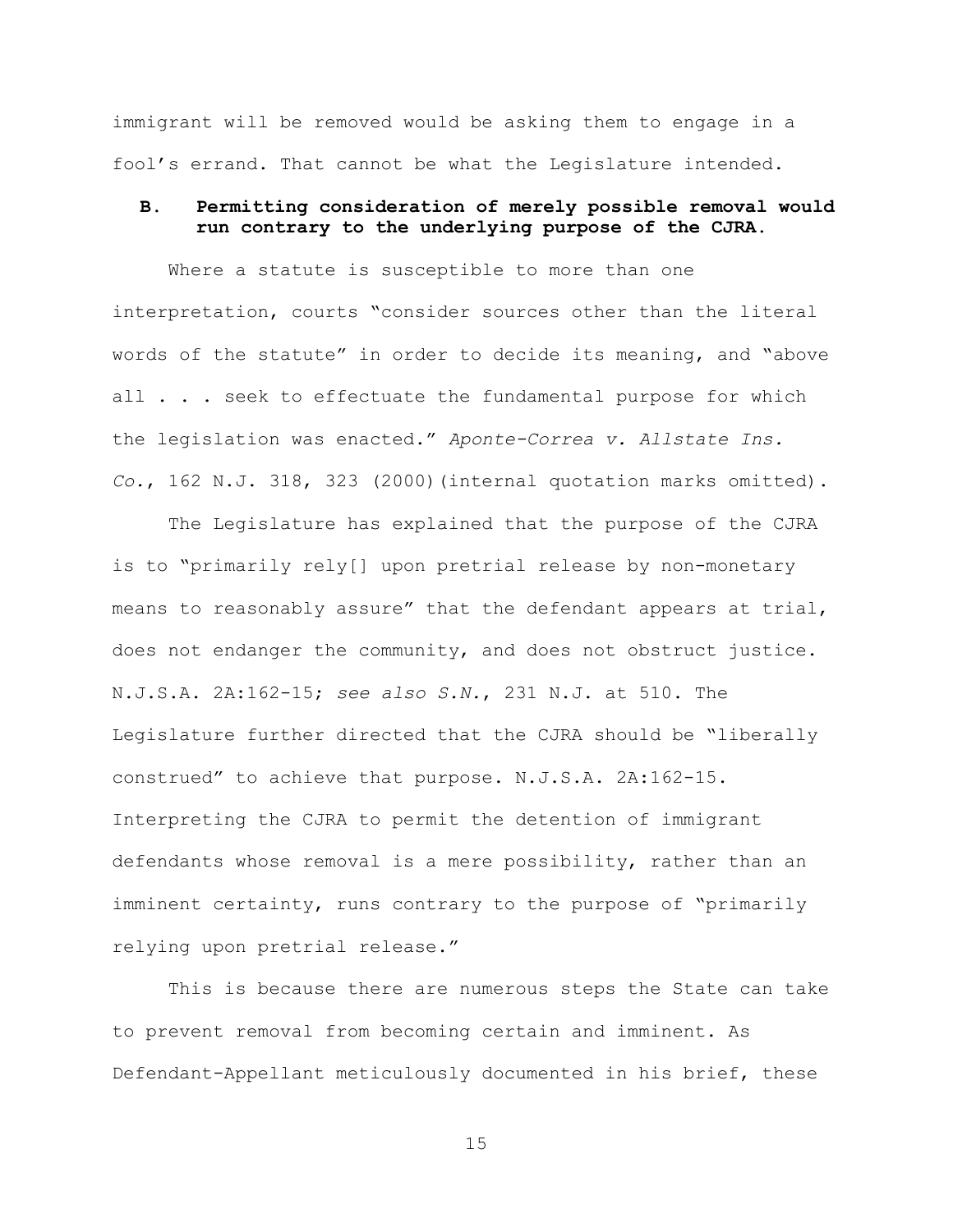include requesting deferred action, requesting an administrative stay of removal, and applying for a departure-control order. If trial courts could detain potentially-removable immigrants without first requiring the State to seek these various forms of relief from federal immigration authorities, immigrants whose detention is unnecessary to prevent their removal would await trial in jail, contrary to the Legislature's goal of primarily using pretrial release, rather than pretrial detention.

*Amicus* agrees with Defendant-Appellant that if pretrial detention could ever be considered necessary to prevent removal, then it would only be where: 1) there is a final order of removal which has not been stayed, 2) the defendant has no pending appeals of and no pending collateral challenges to the removal order, and 3) ICE has obtained travel documents.

# **III. Detaining a defendant solely on the basis of immigration status is an abuse of discretion that raises serious constitutional concerns.**

Mr. Rios's case demonstrates how permitting pretrial detention on the basis of merely possible removal opens the door for trial courts to detain any undocumented immigrant solely on the basis of his immigration status. Mr. Rios was determined to be a low risk to the community and a low risk of flight, and pretrial services recommended his release with conditions. PSA;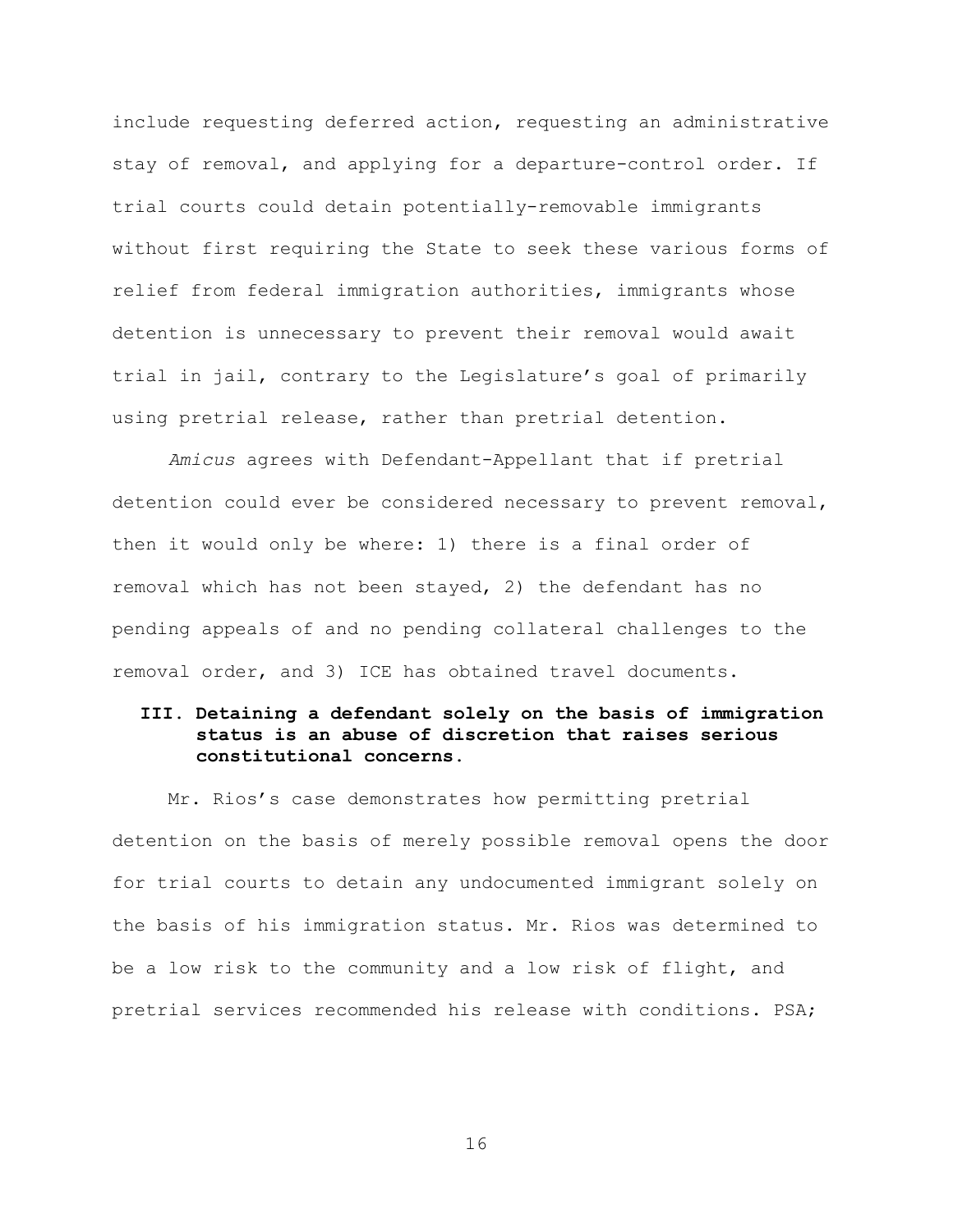see also T6:8-12.<sup>7</sup> The trial judge explicitly stated that "under normal circumstances" he would agree with the arguments of Mr. Rios's counsel for release. T9:4. However, these were not normal circumstances in the trial court's view, because Mr. Rios was reportedly undocumented. T9:5-6. No evidence was provided to suggest that Mr. Rios's removal from the country was likely. Other than Mr. Rios's status as an undocumented person, the judge gave no reason for his belief that Mr. Rios would be removed before trial. Nonetheless, Mr. Rios was detained. This type of decision is both an abuse of discretion and raises serious constitutional concerns.

### **A. Immigration status is irrelevant and inappropriate to consider during a pretrial detention hearing.**

Trial courts abuse the discretion they are granted by the CJRA when they "rely[] upon irrelevant or inappropriate factors" to decide that someone must be detained. *S.N.*, 231 N.J. at 500.

The CJRA lists the factors that courts "may take into account" when making pretrial detention decisions. N.J.S.A. 2A:162-20. They include "the history and characteristics of the eligible defendant, including . . ." a long list of possibilities such as family ties, community ties, employment, financial resources, history relating to drug or alcohol abuse,

 <sup>7</sup> "PSA" refers to the Defendant's Public Safety Assessment; "T" refers to the transcript of Mr. Rios's detention hearing held on January 14, 2020.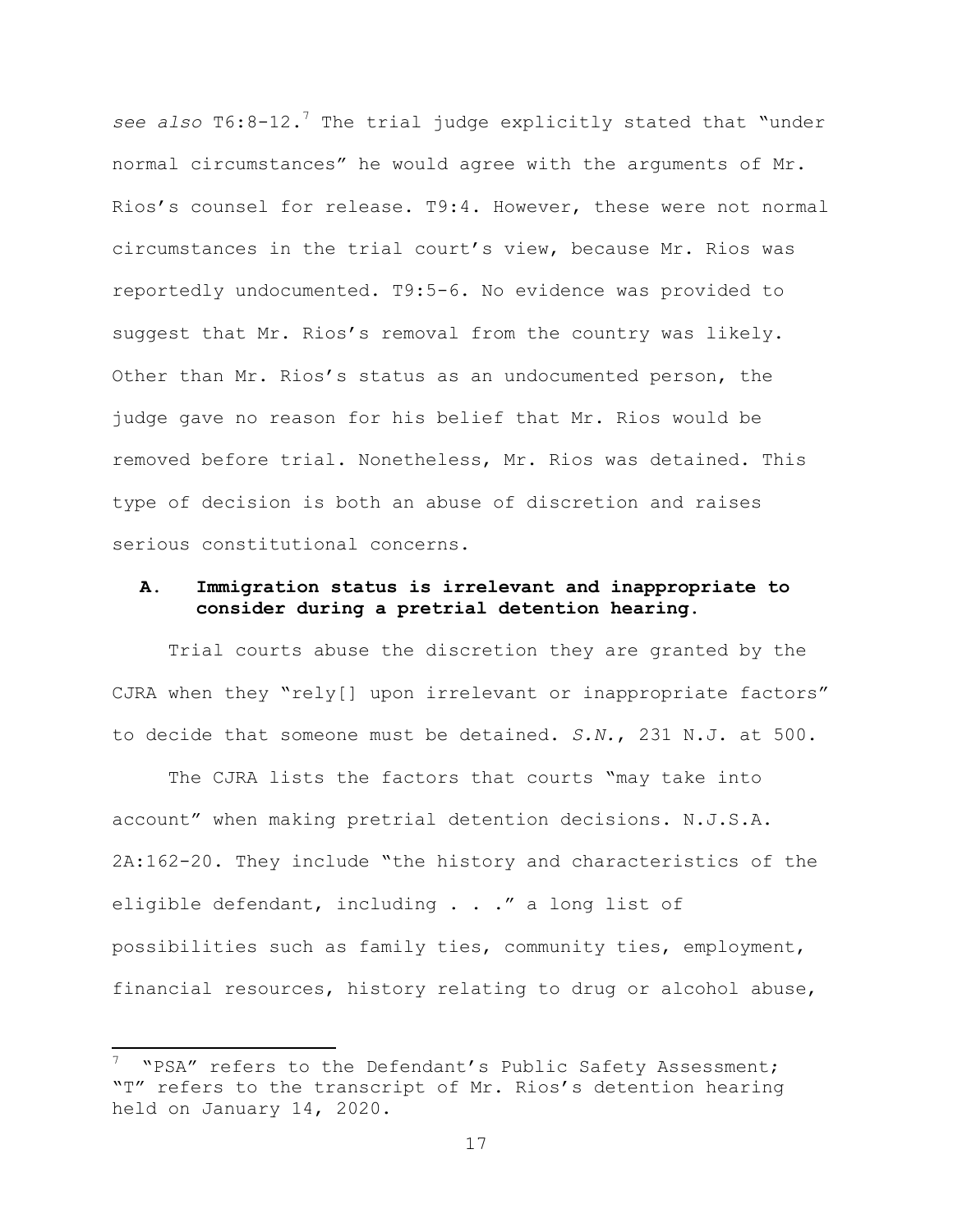and record concerning appearance at court proceedings. *Id.* Notably excluded from this extensive list is immigration status.

Here, the trial court appears to have relied exclusively on Mr. Rios's immigration status and used that status as a proxy for likelihood of removal. As explained above, a defendant's mere lack of legal immigration status does not indicate that he will be immediately removed, or removed at all. Relying exclusively on immigration status, without also finding that removal is certain and imminent, constitutes reliance on an "irrelevant or inappropriate factor[]," and is an abuse of discretion that this court should reverse.

### **B. Permitting pretrial detention based solely on immigration status raises serious constitutional concerns.**

Even if detaining Mr. Rios solely on the basis of his immigration status were not a clear abuse of discretion, it would raise serious constitutional concerns. This court should avoid raising those concerns by interpreting the CJRA as outlined above, and reversing the trial court's decision.

Defendant-Appellant's brief thoroughly describes the potential constitutional problems that arise from the trial court's decision in this case, including both due process and equal protection violations. *Amicus* joins those arguments, and adds that multiple federal courts have recognized the constitutional problems posed by a decision like this one.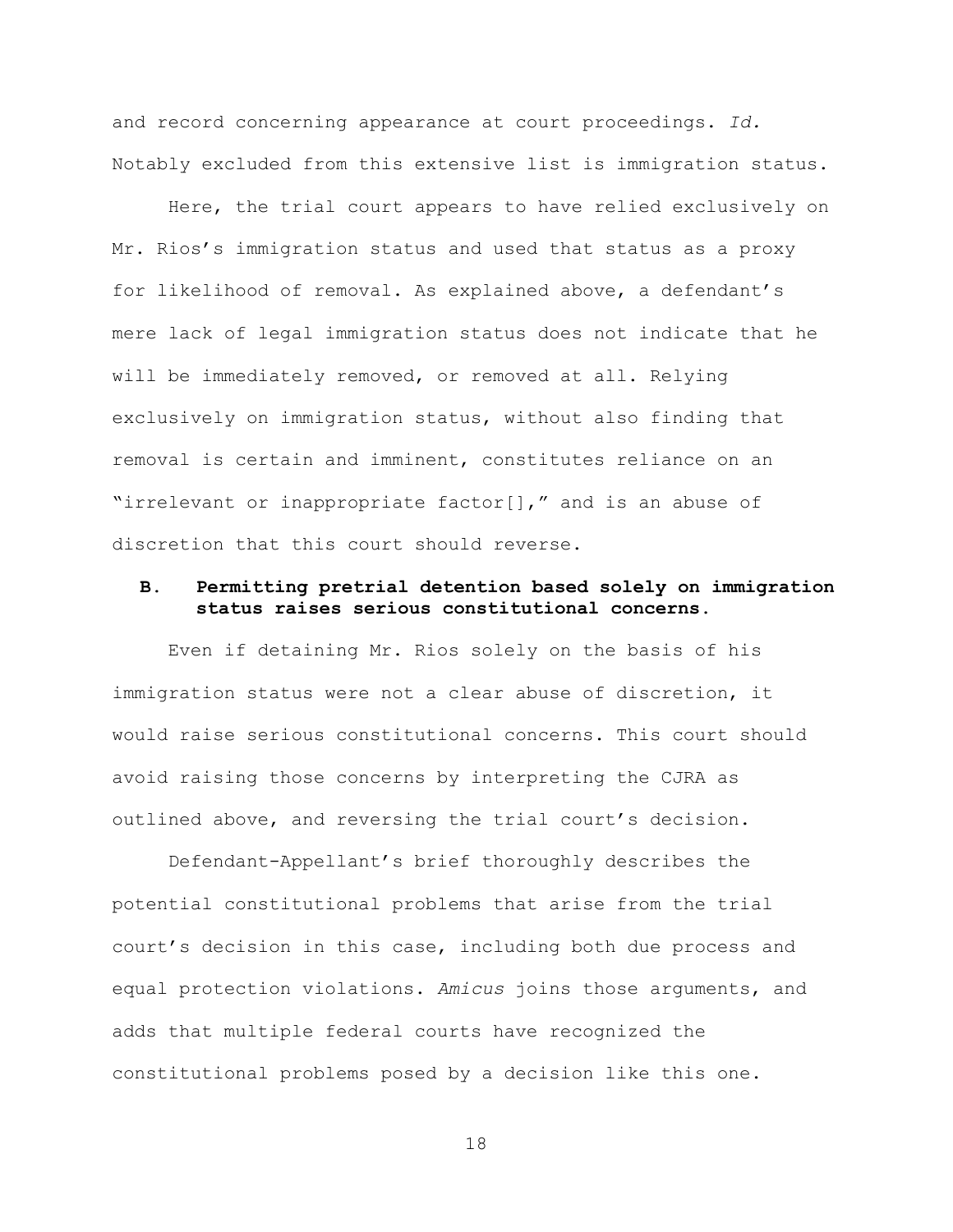For instance, one district court decided that "the risk of removal by ICE, if cognizable at all under the [Bail Reform Act], cannot be determinative of the question of a defendant's eligibility for release." *Montoya-Vasquez*, 2009 U.S. Dist. Lexis 2148, at \*15. The court further decided not only that Congress never intended to require pretrial detention for all immigrants at speculative risk for removal, but also that if Congress had done such a thing, that "would raise serious Constitutional issues, not the least of which would be claims of . . . violation of equal protection of the laws." *Id*. at \*14-\*15.

Another court stated that "to avoid potential constitutional issues," it would analyze the question of whether any release conditions could reasonably assure the defendant's appearance at trial "without regard to" what immigration authorities might choose to do. *United States v. Villatoro-Ventura*, 330 F. Supp. 3d 1118, 1136 (N.D. Iowa 2018). Moreover, the Eighth Circuit acknowledged that "whether the likelihood of [defendant's] removal from the country by immigration authorities before the completion of the criminal case is grounds for [pretrial detention] is a complex legal question," and noted the defendant's argument that considering such likelihood would "raise[] serious constitutional questions." *United States v. Milan-Vasquez*, 2013 U.S. App. LEXIS 26562, at \*7 (8th Cir. 2013). The appeals court took the constitutional